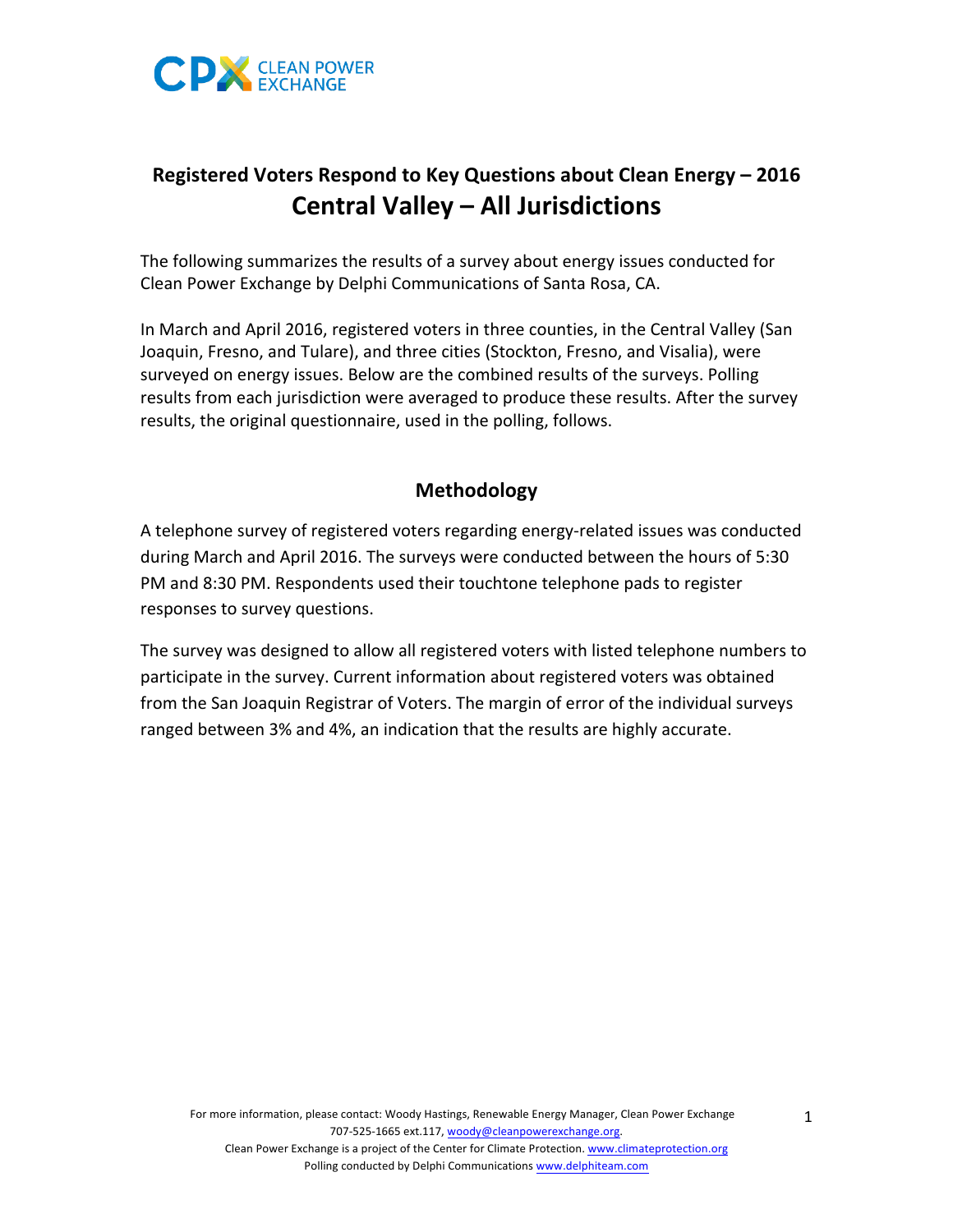

### **Results Summary**

- 69% want a choice in how their electricity is generated
- 69% are supportive of providing electricity produced locally if they were assured the revenues would be reinvested back into the local economy
- 68% are supportive of having a local clean and renewable electricity source owned by the community
- 71% believe it is important their electricity come from clean sources like solar and wind as opposed to fuels like nuclear and natural gas
- 73% of voters believe it is important to reduce greenhouse gas emissions
- 61% are satisfied with the cost of their monthly electric bill
- 34% are dissatisfied with the cost of their monthly electric bill
- 24% of the voters are willing to pay more for clean power
- 21% are not willing to pay any more at all for clean power
- 55% were either "willing to pay a little more," or "not willing to pay much more"

#### **Summary Analysis**

Results indicate that respondents to the survey were discerning in their answers. They did not simply press the first number and move onto the next question. The percentage of responses to the first possible answer differs on various questions and in some cases the dissimilarity is very distinct.

A supermajority of voters want a choice regarding their electricity service, and want their electricity generated locally with revenues reinvested into the local economy. They recognize the need to reduce greenhouse gas emissions, and believe that it is important that their electricity come from clean sources. A supermajority also indicates they are willing to pay something more for cleaner electricity.

\*\*\*\*\*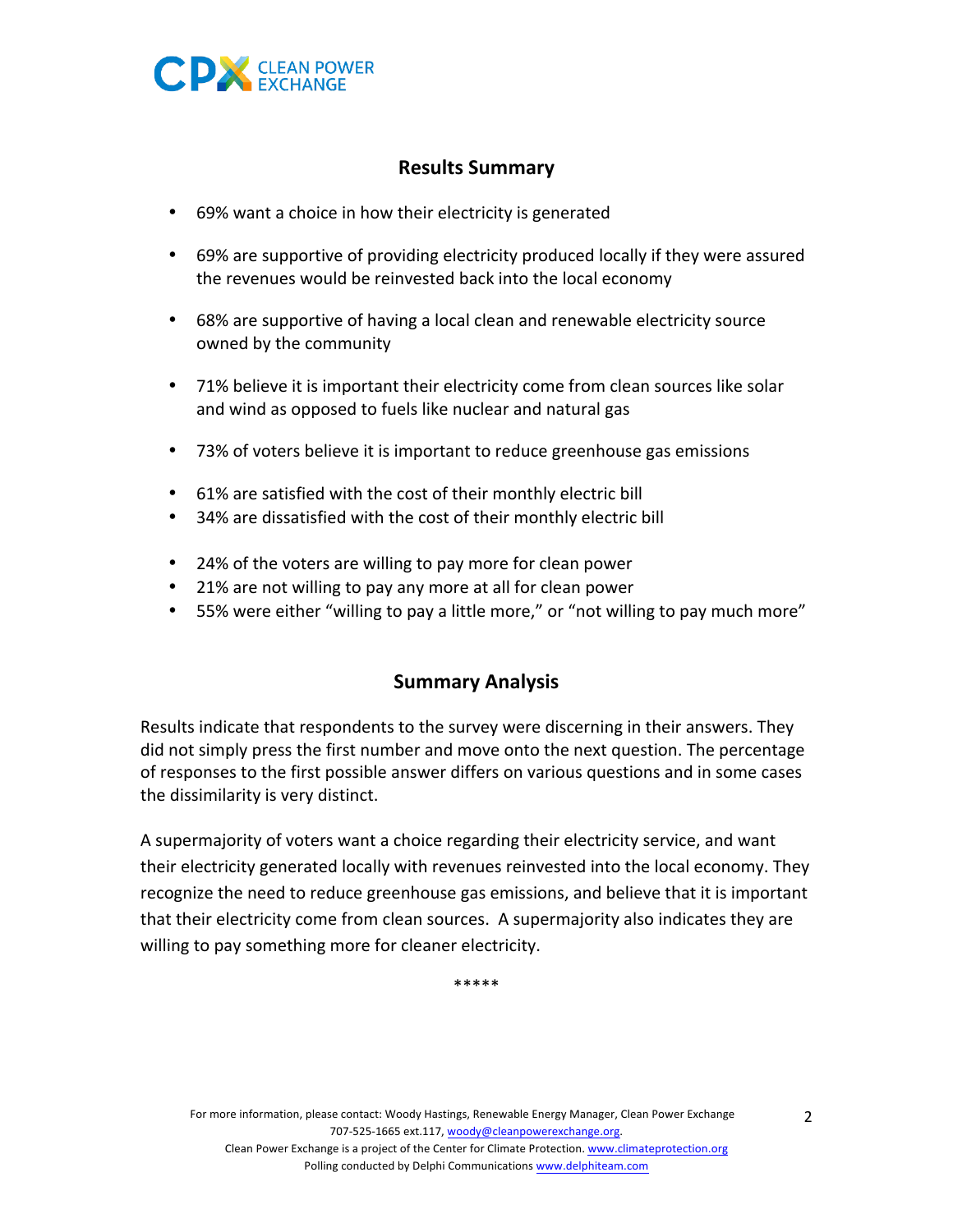

#### **Questionnaire**

We're calling today to seek your opinion about energy and your electricity service in [*jurisdiction*]. Your opinion is very important and it will only take three minutes of your time.

- 0. If you want the survey in English, press 1 If you want the survey in Spanish, press 2
- 1. Are you the person who pays your household's electricity bill?

If yes, press 3 If no, press 9

2. Have you ever heard of a program called Community Choice Energy or Community Choice Aggregation?"

If yes, press 3 If no, press 4 Prefer not say, press 9

3. How satisfied are you with the cost of your monthly electric bill? If you are

Very satisfied, press 3 Somewhat satisfied, press 4 Not very satisfied, press 5 Not satisfied at all, press 6 If you have no opinion, press 9

4. How important is it that your electricity rates remain stable from year to year? If it is

Very important, press 3 Somewhat important, press 4 Not important, press 5 Not important at all, press 6 If you have no opinion, press 9

5. How important is it that your electricity comes from clean sources like solar and wind as opposed to fossil and nuclear sources? If it is

Very important, press 3

For more information, please contact: Woody Hastings, Renewable Energy Manager, Clean Power Exchange 707-525-1665 ext.117, woody@cleanpowerexchange.org. Clean Power Exchange is a project of the Center for Climate Protection. www.climateprotection.org Polling conducted by Delphi Communications www.delphiteam.com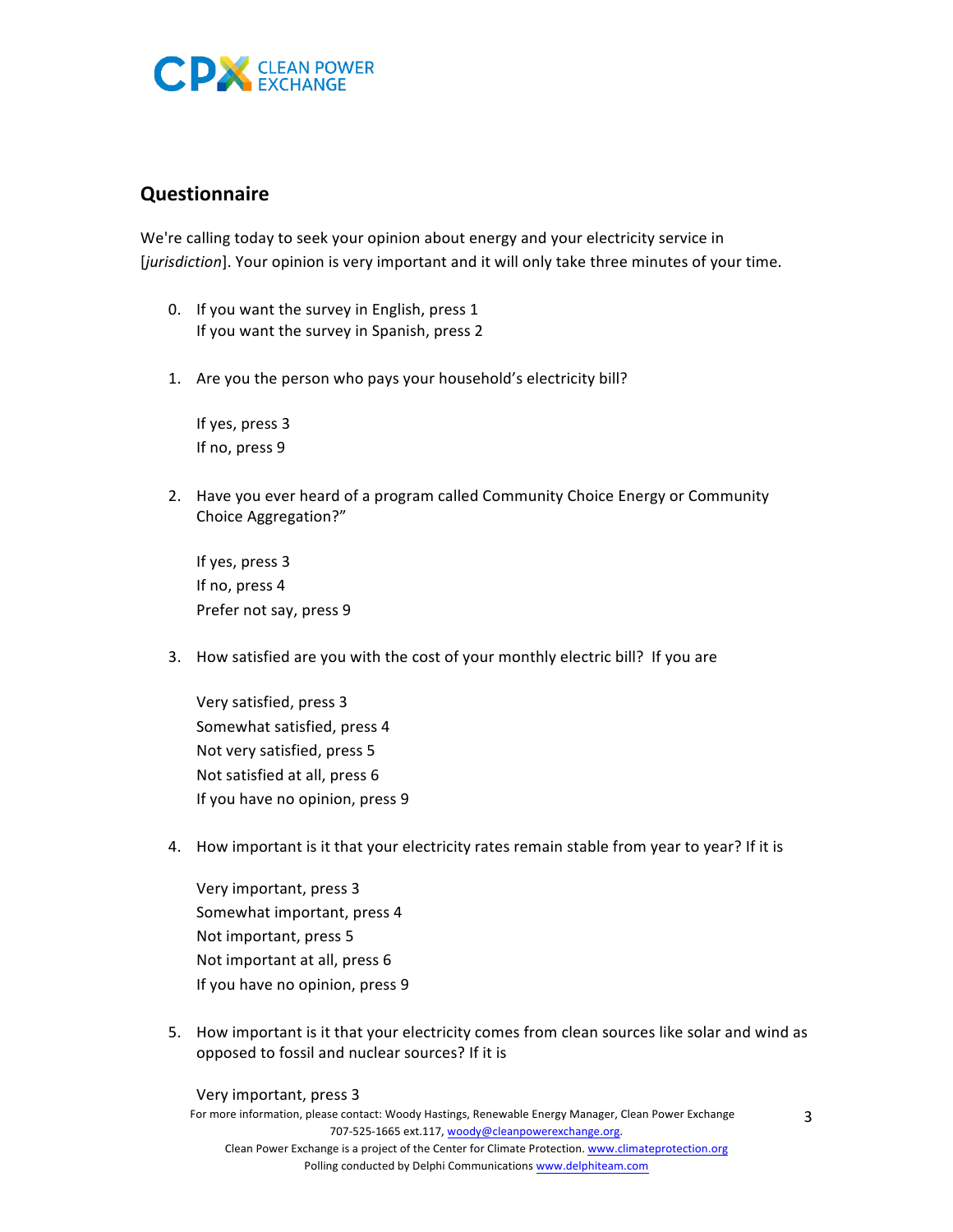

Somewhat important, press 4 Not important, press 5 Not important at all, press 6 If you have no opinion, press 9

6. How important is reducing greenhouse gas emissions to you? If it is

Very important, press 3 Somewhat important, press 4 Not important, press 5 Not important at all, press 6 If you have no opinion, press 9

7. How supportive would you be of having a choice in how your electricity is generated? If you are

Very supportive, press 3 Somewhat supportive, press 4 Not very supportive, press 5 Not supportive at all, press 6 If you have no opinion, press 9

8. How supportive are you of having a local, clean and renewable electricity source owned by the community? If you are

Very supportive, press 3 Somewhat Supportive, press 4 Not very supportive, press 5 Not supportive at all, press 6 If you have no opinion, press 9

9. How much more are you willing to pay for clean power? If you are

Willing to pay a lot more, press 3 Willing to pay a little more, press 4 Not willing to pay much more, press 5 Not willing to pay any more at all, press 6 If you have no opinion, press 9

10. How supportive are you of having electricity produced locally if you knew the revenues would be reinvested back into the local economy? If you are

Very supportive, press 3

For more information, please contact: Woody Hastings, Renewable Energy Manager, Clean Power Exchange 707-525-1665 ext.117, woody@cleanpowerexchange.org. Clean Power Exchange is a project of the Center for Climate Protection. www.climateprotection.org Polling conducted by Delphi Communications www.delphiteam.com